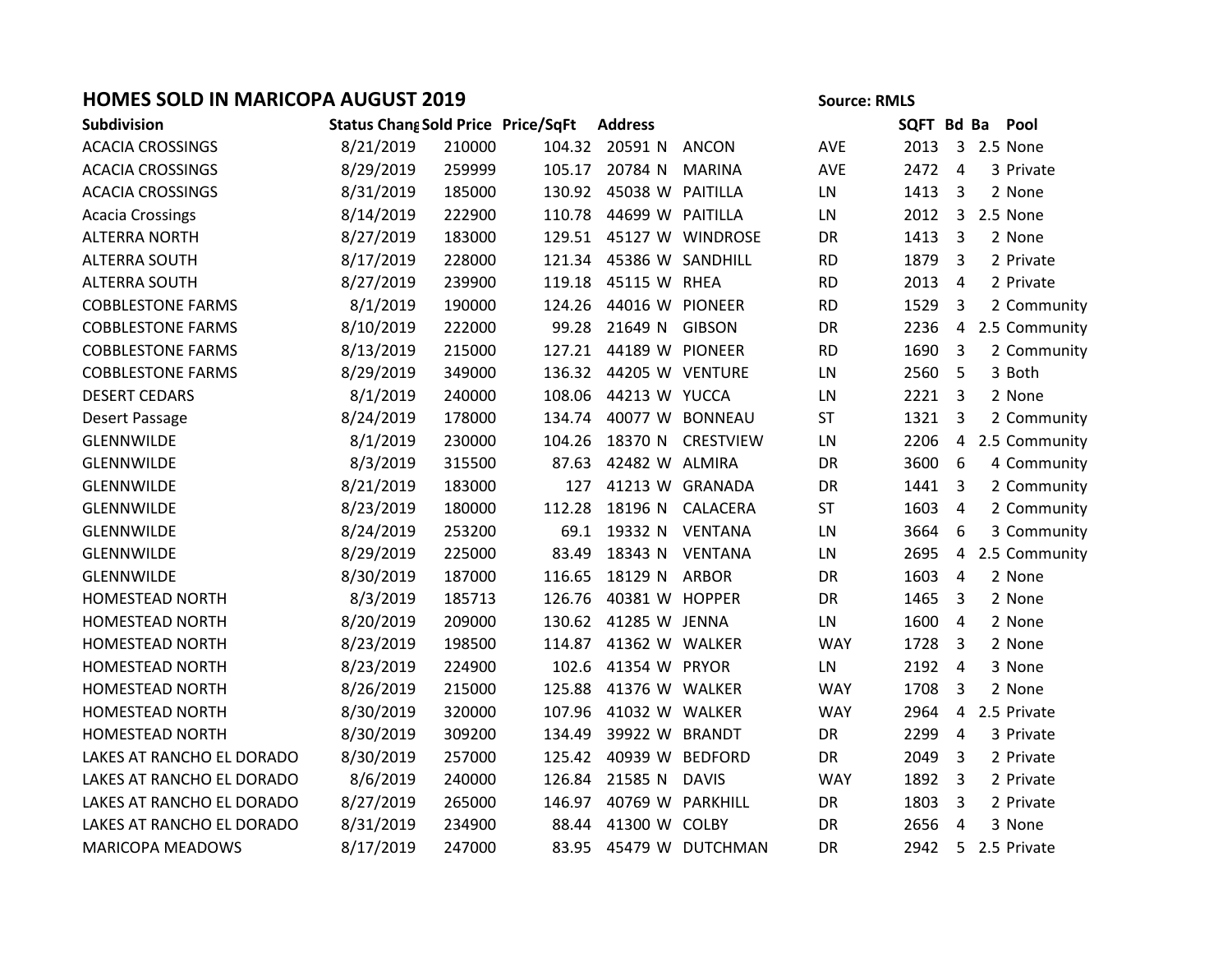| Maricopa Meadows        | 8/21/2019 | 185000 | 82.37  |                | 45592 W RAINBOW            | DR          | 2246   | $\overline{4}$          | 2.5 None        |
|-------------------------|-----------|--------|--------|----------------|----------------------------|-------------|--------|-------------------------|-----------------|
| <b>MARICOPA MEADOWS</b> | 8/24/2019 | 240000 | 109.19 |                | 46006 W RAINBOW            | DR          | 2198   | $\overline{4}$          | 2 Private       |
| <b>MARICOPA MEADOWS</b> | 8/26/2019 | 194900 | 102.52 |                | 45596 W WINDMILL           | DR          | 1901   | $\overline{4}$          | 2 None          |
| <b>MARICOPA MEADOWS</b> | 8/20/2019 | 176000 | 121.54 |                | 46110 W SHERIDAN           | <b>RD</b>   | 1448   | $\overline{4}$          | 2 None          |
| <b>PROVINCE</b>         | 8/14/2019 | 260000 | 130.13 | 20303 N        | ENCHANTMENT                | <b>PASS</b> | 1998   | $\overline{2}$          | 2 Community     |
| <b>PROVINCE</b>         | 8/16/2019 | 272000 | 122.41 |                | 42809 W WHISPERING WINE LN |             | 2222   | 3                       | 2 Community     |
| <b>PROVINCE</b>         | 8/20/2019 | 309000 | 134.34 |                | 42619 W MALLARD            | LN          | 2300   | $\overline{3}$          | 2.5 Community   |
| <b>PROVINCE</b>         | 8/27/2019 | 318500 | 141.99 | 42575 W ABBEY  |                            | <b>RD</b>   | 2243   | $\overline{2}$          | 2 Community     |
| <b>PROVINCE</b>         | 8/29/2019 | 318500 | 176.35 |                | 42652 W CONSTELLATION      | DR          | 1806   | $\overline{2}$          | 2 Community     |
| <b>PROVINCE</b>         | 8/23/2019 | 218000 | 143.98 | 20118 N        | <b>BROOK</b>               | LN          | 1514 2 |                         | 2 Community     |
| <b>PROVINCE</b>         | 8/23/2019 | 294000 | 143.83 | 19902 N        | <b>PINOCHLE</b>            | LN          | 2044   | $\overline{3}$          | 2 Community     |
| <b>PROVINCE</b>         | 8/29/2019 | 248000 | 122.65 |                | 42976 W MORNING DOVE       | LN          | 2022   | $\overline{2}$          | 2 Community     |
| RANCHO EL DORADO        | 8/1/2019  | 169900 | 99.82  | 43682 W ELM    |                            | DR          | 1702   | $\overline{4}$          | 2 None          |
| RANCHO EL DORADO        | 8/2/2019  | 219900 | 102.23 | 21657 N        | <b>DIETZ</b>               | DR          | 2151   | $\overline{4}$          | 2 None          |
| RANCHO EL DORADO        | 8/7/2019  | 220900 | 111.12 | 21738 N        | <b>BRADEN</b>              | <b>RD</b>   | 1988   | $\overline{3}$          | 2 None          |
| RANCHO EL DORADO        | 8/14/2019 | 274900 | 143.25 |                | 41820 W CHAMBERS           | <b>CT</b>   | 1919   | $\overline{3}$          | 2 Private       |
| RANCHO EL DORADO        | 8/13/2019 | 182000 | 144.32 |                | 43655 W BEDFORD            | DR          | 1261   | $\overline{\mathbf{3}}$ | 2 None          |
| Rancho El Dorado        | 8/23/2019 | 274000 | 142.78 | 22437 N        | Agave                      | <b>RD</b>   | 1919   | $\overline{3}$          | 2 Private       |
| RANCHO EL DORADO        | 8/27/2019 | 225000 | 91.53  |                | 42852 W SUNLAND            | CT          | 2458   | $\overline{4}$          | 3 None          |
| Rancho El Dorado        | 8/28/2019 | 255000 | 154.54 | 21311 N Shelby |                            | CT          | 1650   | $\overline{3}$          | 2 Private       |
| RANCHO EL DORADO        | 8/30/2019 | 294000 | 135.36 | 22230 N        | <b>DIETZ</b>               | DR          | 2172   | $\overline{4}$          | 2 Private       |
| RANCHO EL DORADO        | 9/1/2019  | 271000 | 141.21 | 41883 W SPARKS |                            | CT          | 1919   | $\overline{4}$          | 2 Private       |
| RANCHO MIRAGE ESTATES   | 8/27/2019 | 217000 | 87.25  | 19263 N        | <b>PICCOLO</b>             | DR          | 2487   | $\overline{4}$          | 3 None          |
| SANTA ROSA SPRINGS      | 8/22/2019 | 185000 | 118.97 | 42237 W LUNAR  |                            | ST          | 1555   | $\overline{3}$          | 2 None          |
| <b>SENITA</b>           | 8/9/2019  | 265000 | 67.93  | 43611 W BLAZEN |                            | <b>TRL</b>  | 3901   | 6                       | 3.5 None        |
| <b>SENITA</b>           | 8/10/2019 | 202400 | 91.09  | 18731 N TOYA   |                            | <b>ST</b>   | 2222   | $\overline{4}$          | 3 None          |
| <b>SENITA</b>           | 8/29/2019 | 193000 | 95.88  |                | 43883 W WILD HORSE         | <b>TRL</b>  | 2013   |                         | 4 2.5 Community |
| <b>SENITA</b>           | 8/30/2019 | 207500 | 93.38  | 43001 W BLAZEN |                            | <b>TRL</b>  | 2222   | $\overline{4}$          | 3 None          |
| <b>SENITA</b>           | 8/31/2019 | 192000 | 127.23 | 18235 N TOYA   |                            | <b>ST</b>   | 1509   | $\overline{3}$          | 2 None          |
| <b>SENITA</b>           | 8/22/2019 | 190000 | 104.56 |                | 42950 W MARTIE LYNN        | <b>RD</b>   | 1817   | $\overline{3}$          | 2 None          |
| <b>SENITA</b>           | 8/24/2019 | 183000 | 143.3  | 42787 W RAYNON |                            | <b>ST</b>   | 1277   | $\overline{3}$          | 2 None          |
| <b>SENITA</b>           | 8/31/2019 | 172000 | 113.98 |                | 43176 W ELIZABETH          | AVE         | 1509   | 3                       | 2 None          |
| Smith Farms             | 8/21/2019 | 202000 | 83.47  | 18341 N        | Betty                      | <b>CT</b>   | 2420   | $\mathbf{3}$            | 2.5 Community   |
| SORRENTO                | 8/6/2019  | 234000 | 109.6  |                | 37157 W LEONESSA           | AVE         | 2135   | 4                       | 2 None          |